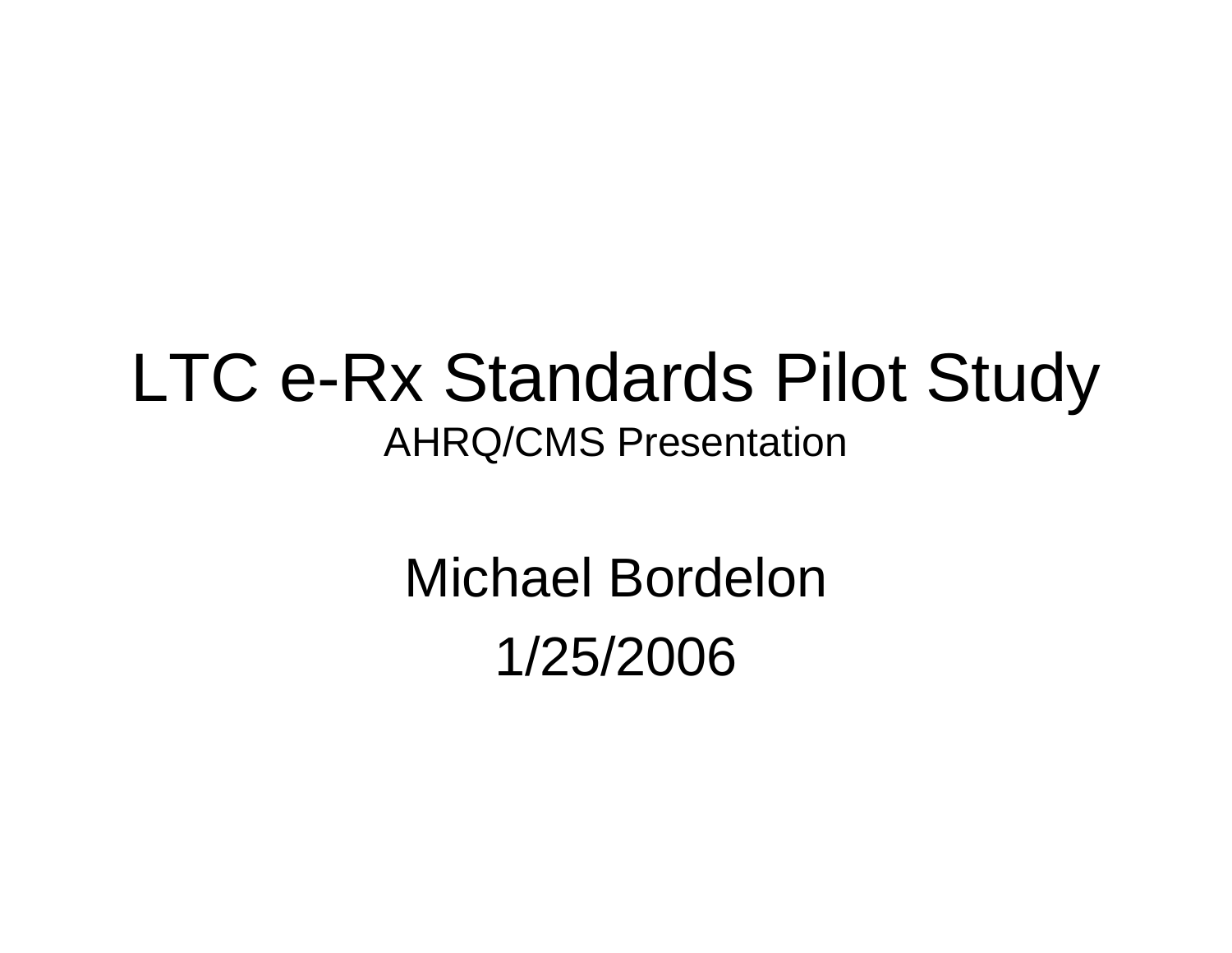#### Abstract

• e-Prescribing (e-Rx) is new to LTC 3.5 Million Residents in 17,000 Facilities

–

- e-Rx Will dramatically impact LTC Operations especially with Part D
- We will study the specific nuances of e-Rx in LTC
- The study includes two geographically diverse treatments facilities and two comparison facilities
- Three phase implementation and study
- Participants were chosen for demonstrated thought leadership in the areas of LTC technology adoption and e-Rx standards development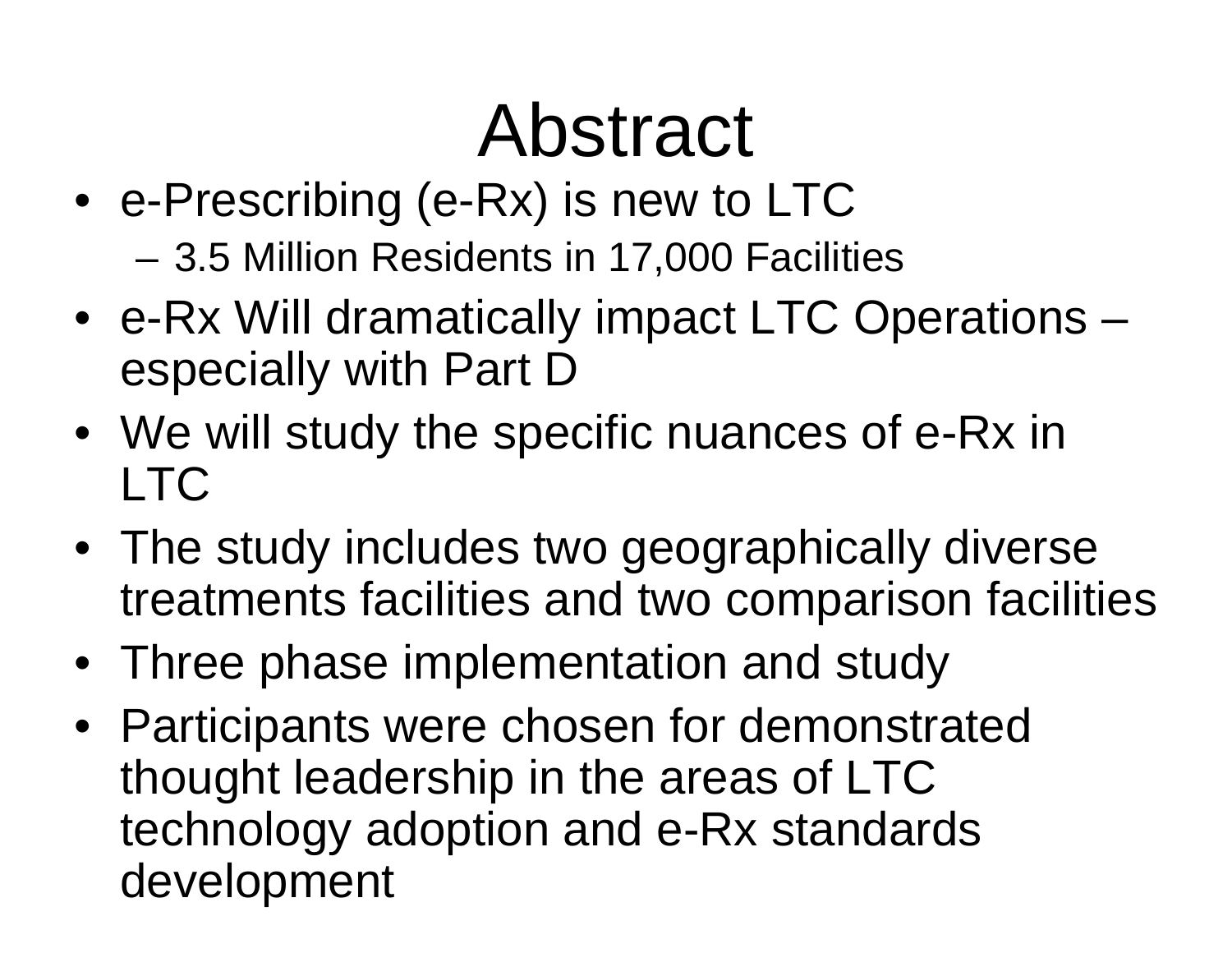











HEALTH

SYSTEMS

**INFORMATION** 

**Achieve Healthcare Technologies** is a leading provider of software systems for the long-term care industry.

**Achieve Matrix®** is an enterprise-class web-based software system that provides the clinical and business tools necessary to run a LTC organization.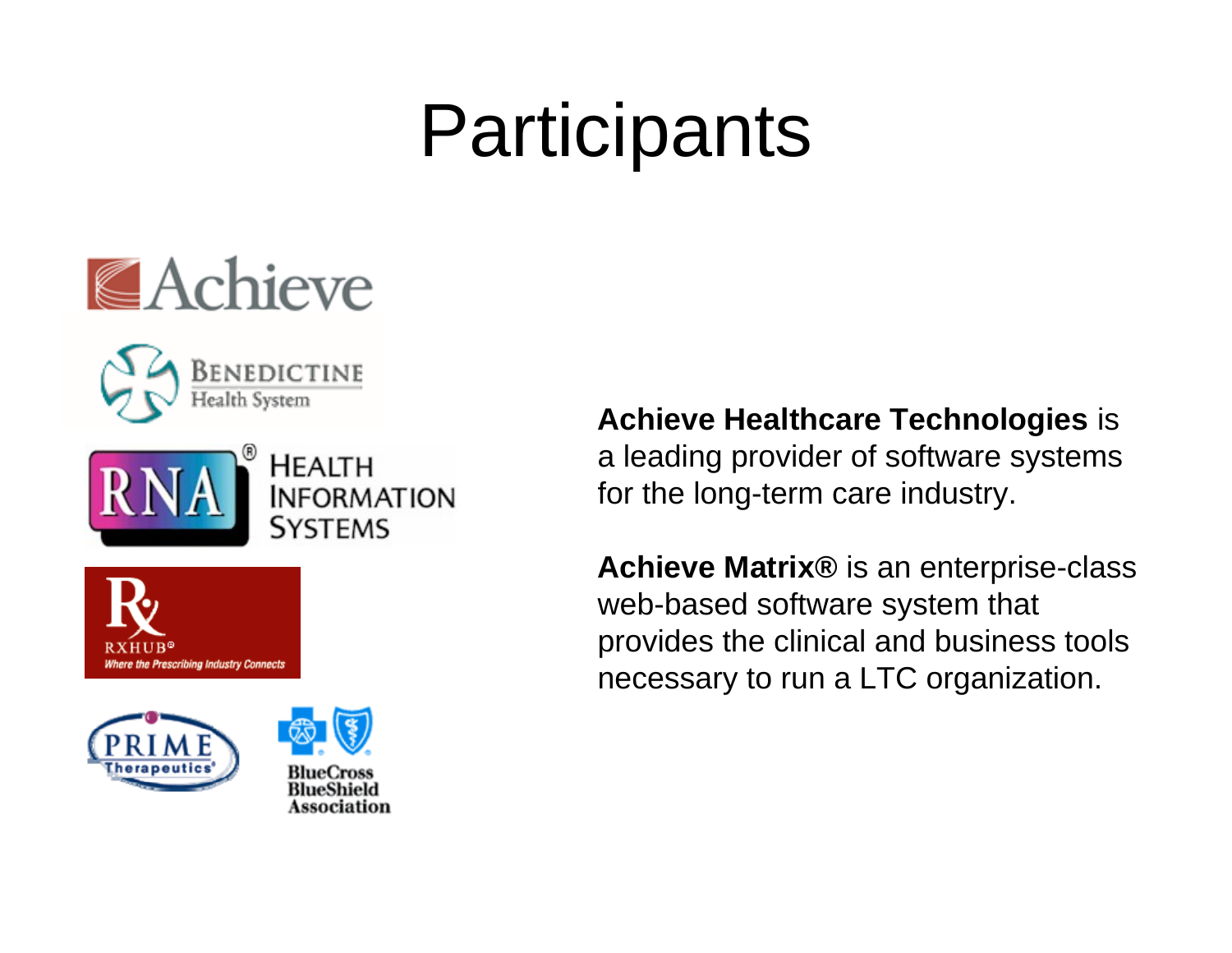











#### The **Benedictine Health System**

(BHS) is a Catholic, mission-directed and values-based health care organization, comprised of nine hospitals, 40 skilled nursing facilities, 19 assisted living facilities, 12 independent living facilities and a pharmacy.

#### **Preferred Choice Pharmacy** (PCP), a

member organization of the Benedictine Health System, is a full service, state-of-the-art institutional pharmacy designed to meet the needs of LTC facilities and their residents.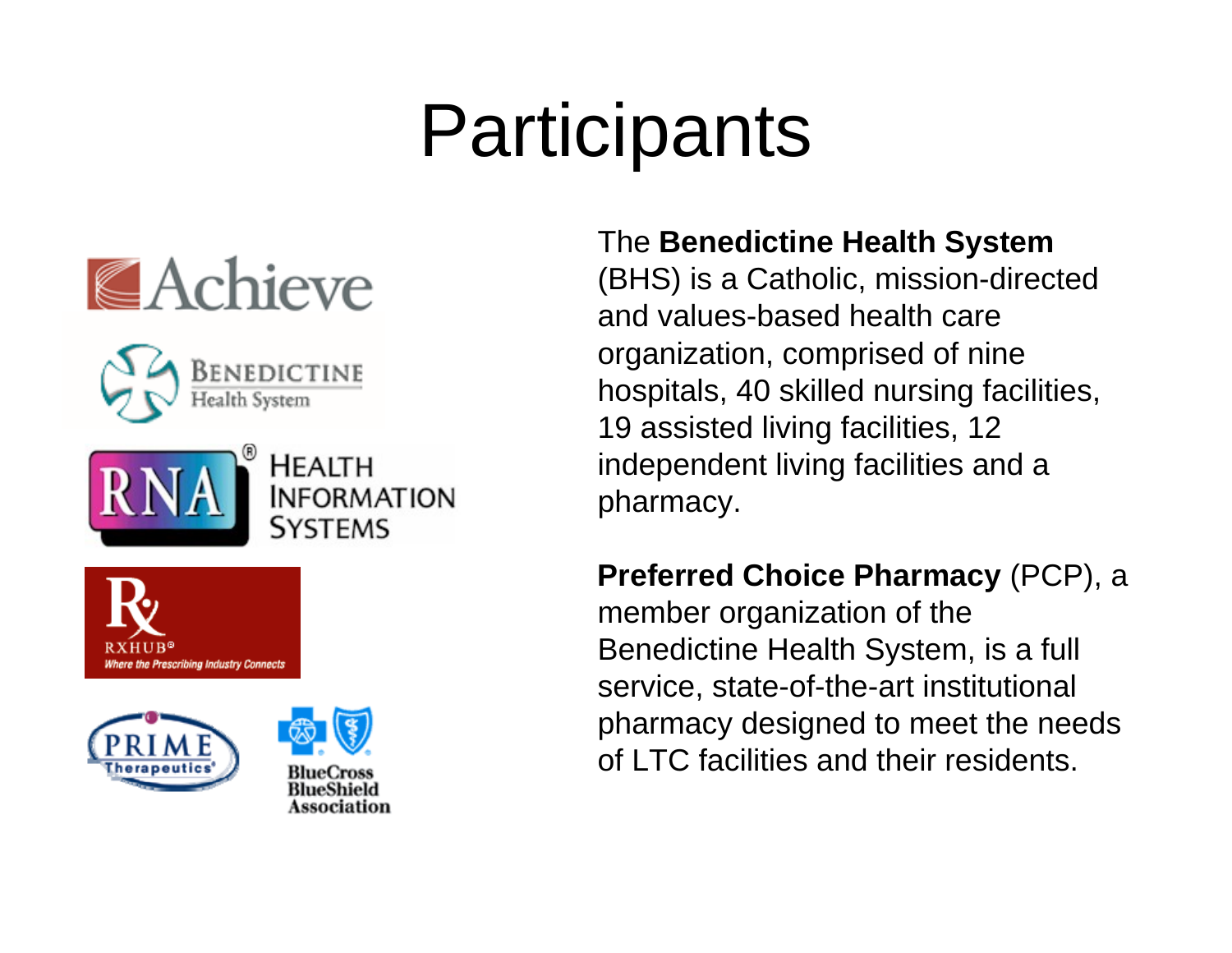











**RNA EagleT** is a Microsoft Windowsbased application that provides complete pharmacy management functionality for long-term care pharmacies.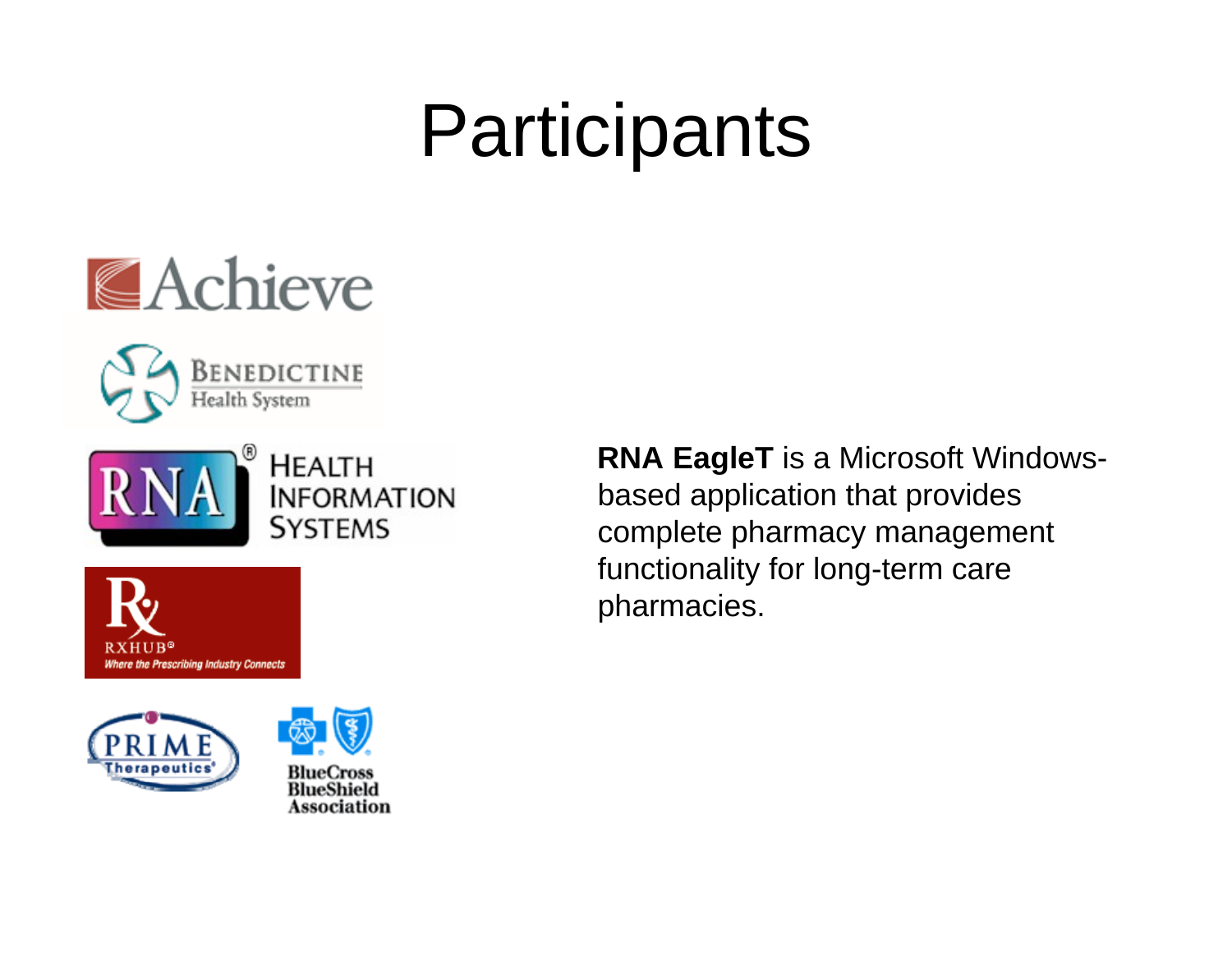





Where the Prescribing Industry Connects





SYSTEMS

**RxHub** provides an end-to-end solution that enables physicians to prescribe the most clinically appropriate and cost effective prescription to be sent electronically to the patient's pharmacy of choice.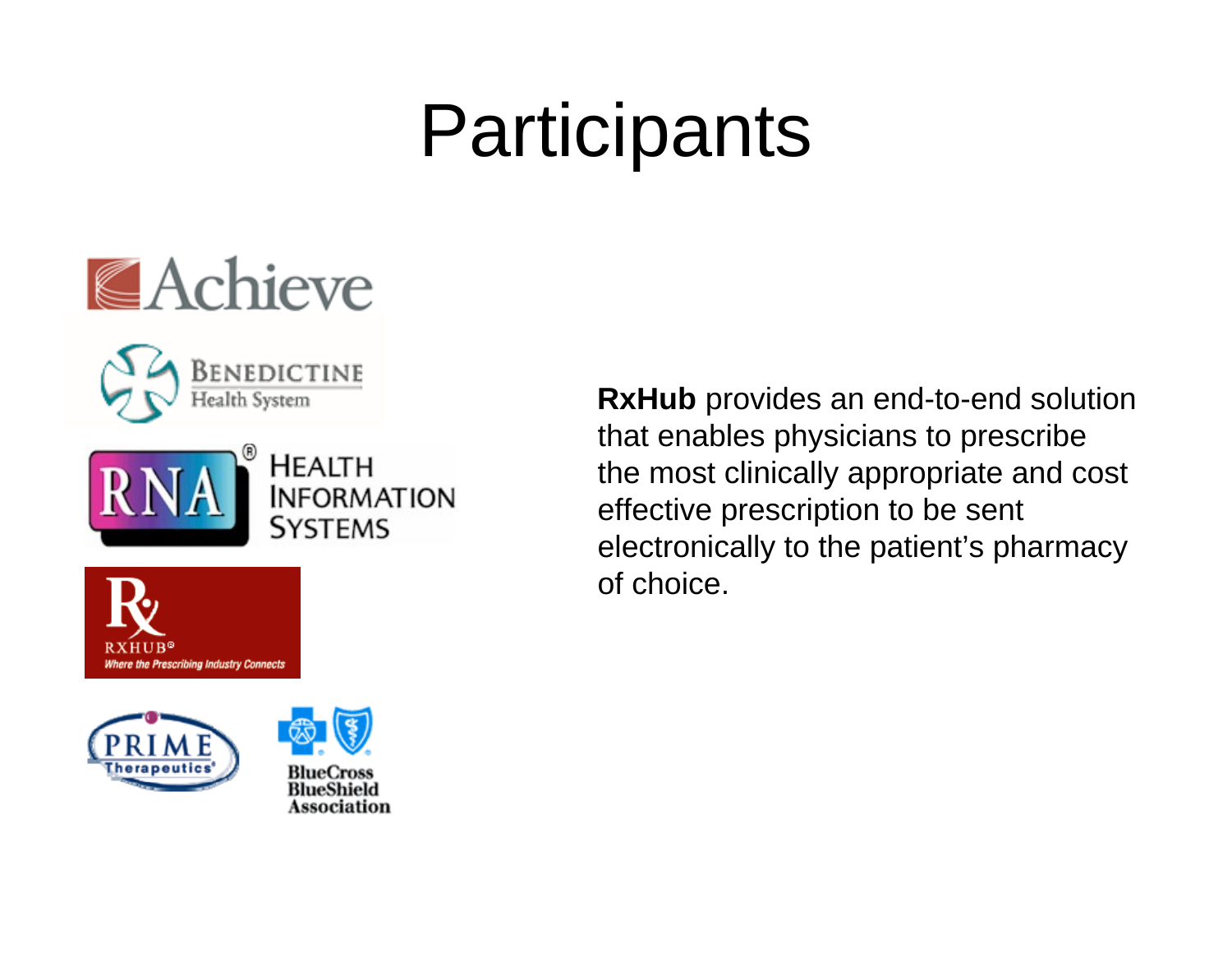











**Prime Therapeutics LLC** is a thought leader in the pharmacy benefit management industry, transforming pharmacy through a customer-aligned and flexible business model that allows for unmatched collaboration with clients.

**Blue Cross and Blue Shield of** 

**Minnesota,** with headquarters in the St. Paul suburb of Eagan, was chartered in 1933 as Minnesota's first health plan and continues to carry out its charter mission today: to promote a wider, more economical and timely availability of health services for the people of Minnesota.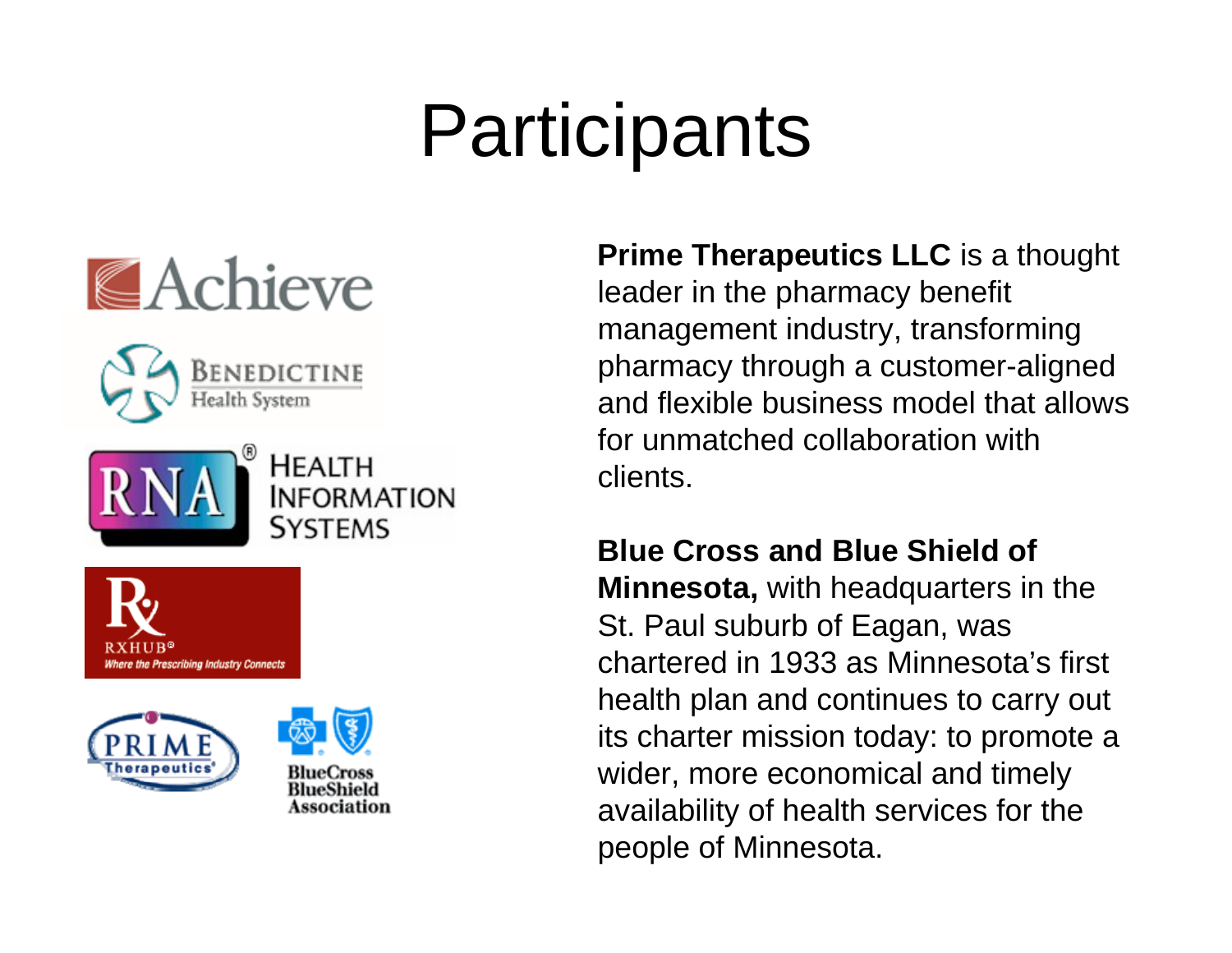#### Typical Problems So Far in LTC Part D

- Most residents are still on December Meds
- • Most the issues are related to new admits and new orders
- Figuring out who is on what plans
- NDC timing out
- Co-pays incorrect
- Doctors are refusing to do Prior Authorization
- Nurses have no formulary tools
- Reimbursement levels wrong
- Pharmacies not getting paid at all
- States are having to guarantee payment to pharmacies

#### **OPPORTUNITIES ABOUND!!!**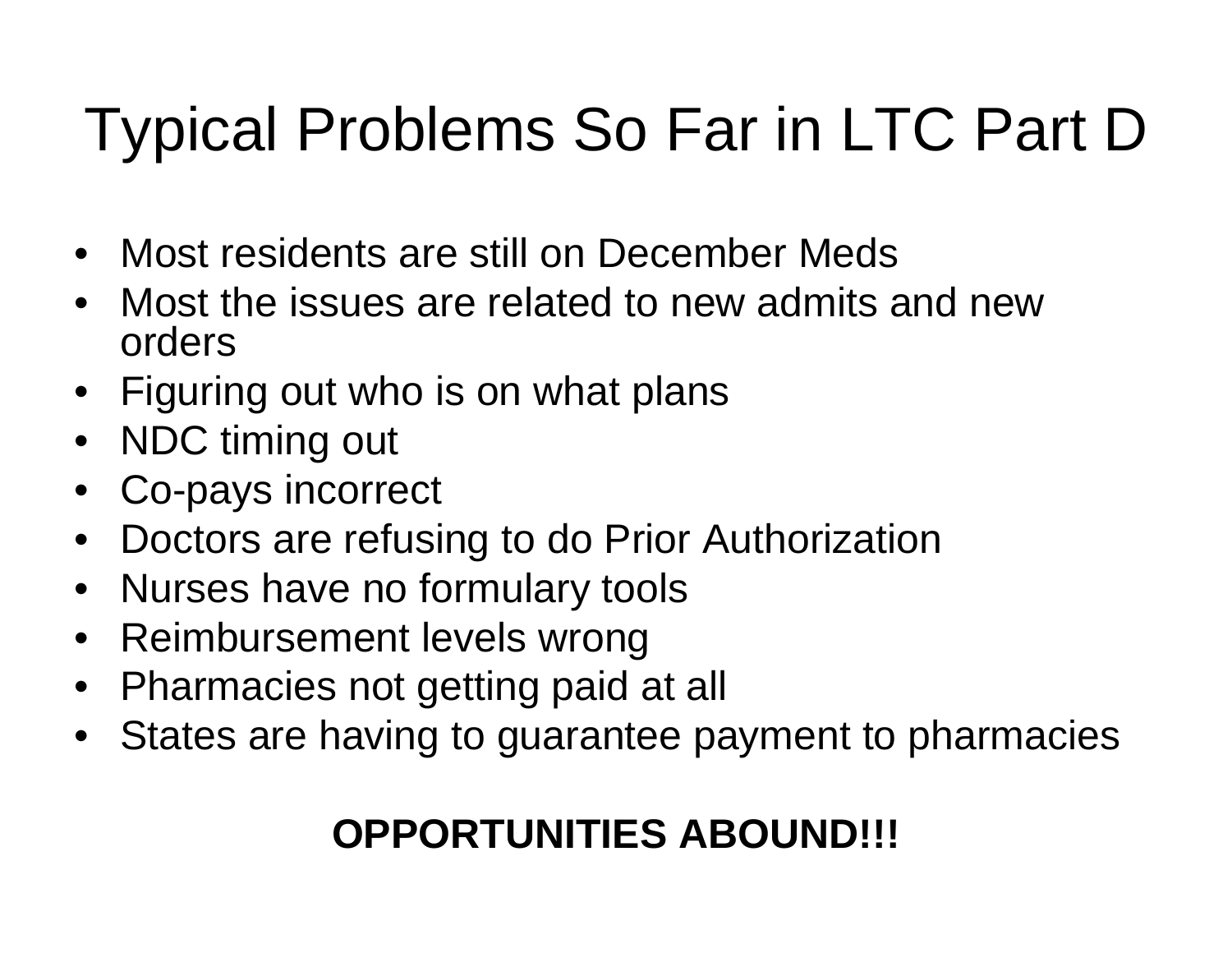## NCPDP Work

- WG 14 Focus on LTC
- e-Rx/EHR Task Group
	- –Lead by Michael Bordelon
	- –Broad Participation
	- –www.ncpdpwg14.org
- To- Be Process Work
- SCRIPT DERF
- Joint HL7 work on LTC EHR Conformance Criteria Roadmaps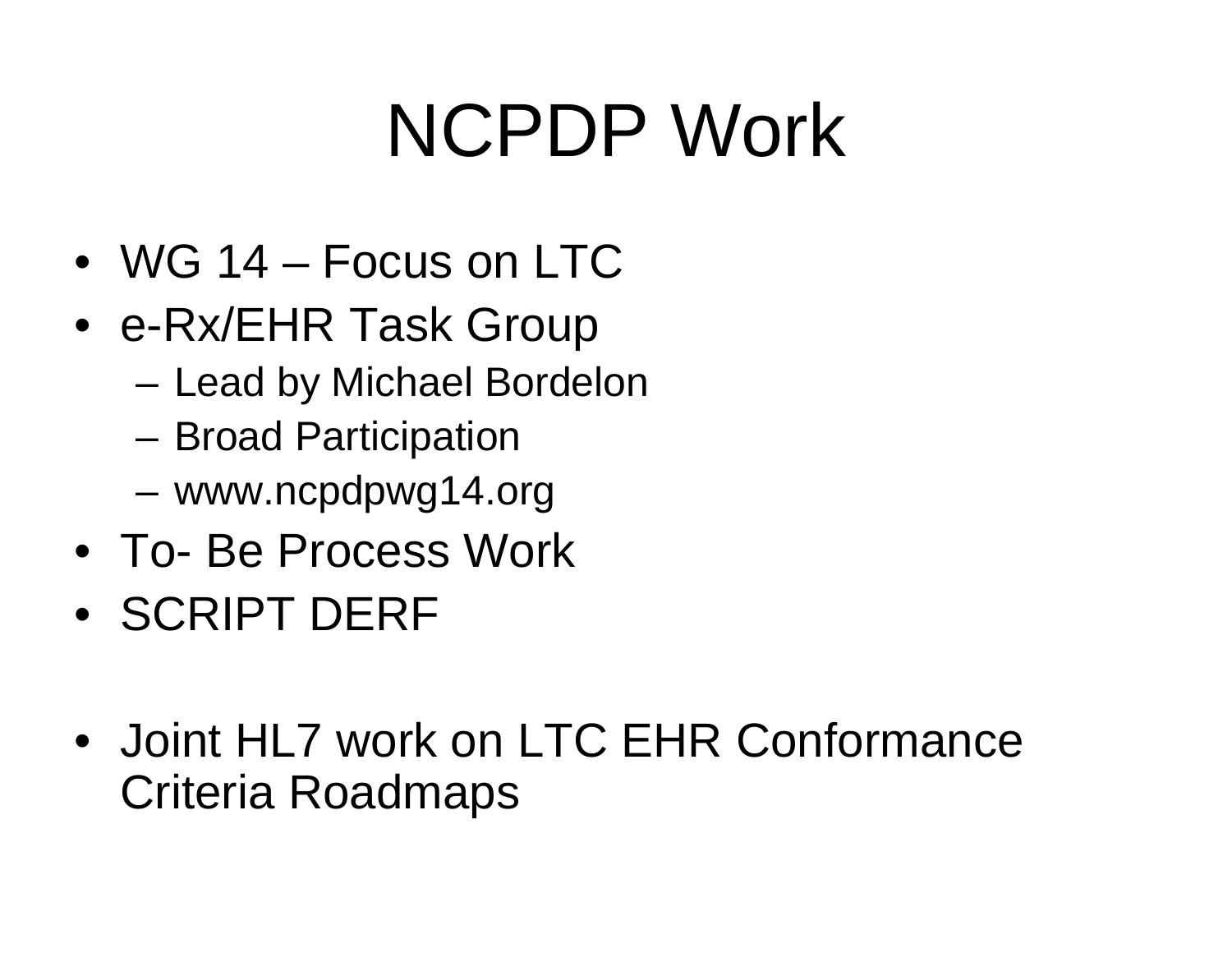#### LTC New Order Process Flow: As-Is

(NCPDP WG14 Process Work Product)

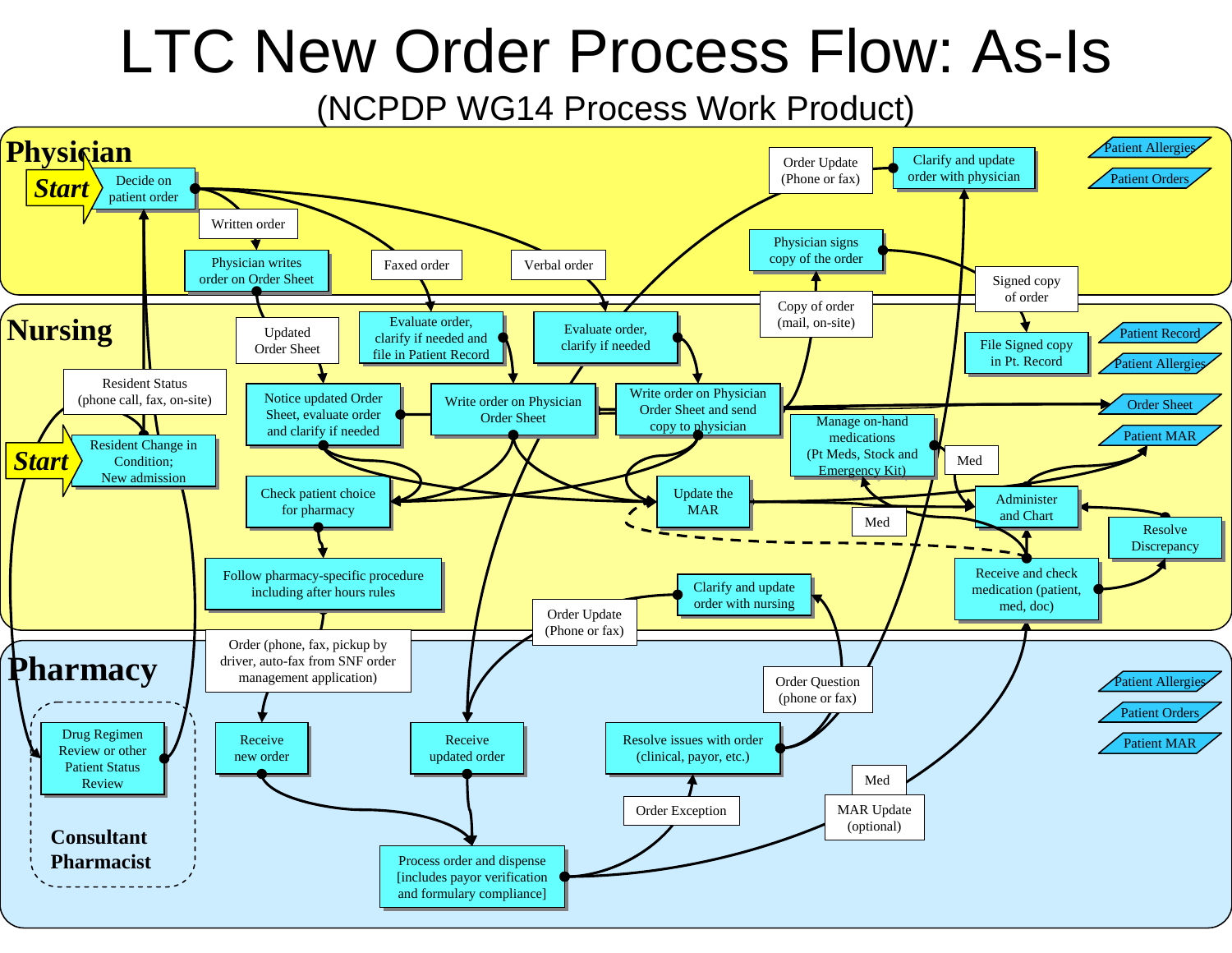### LTC e-Rx To-Be Process Model

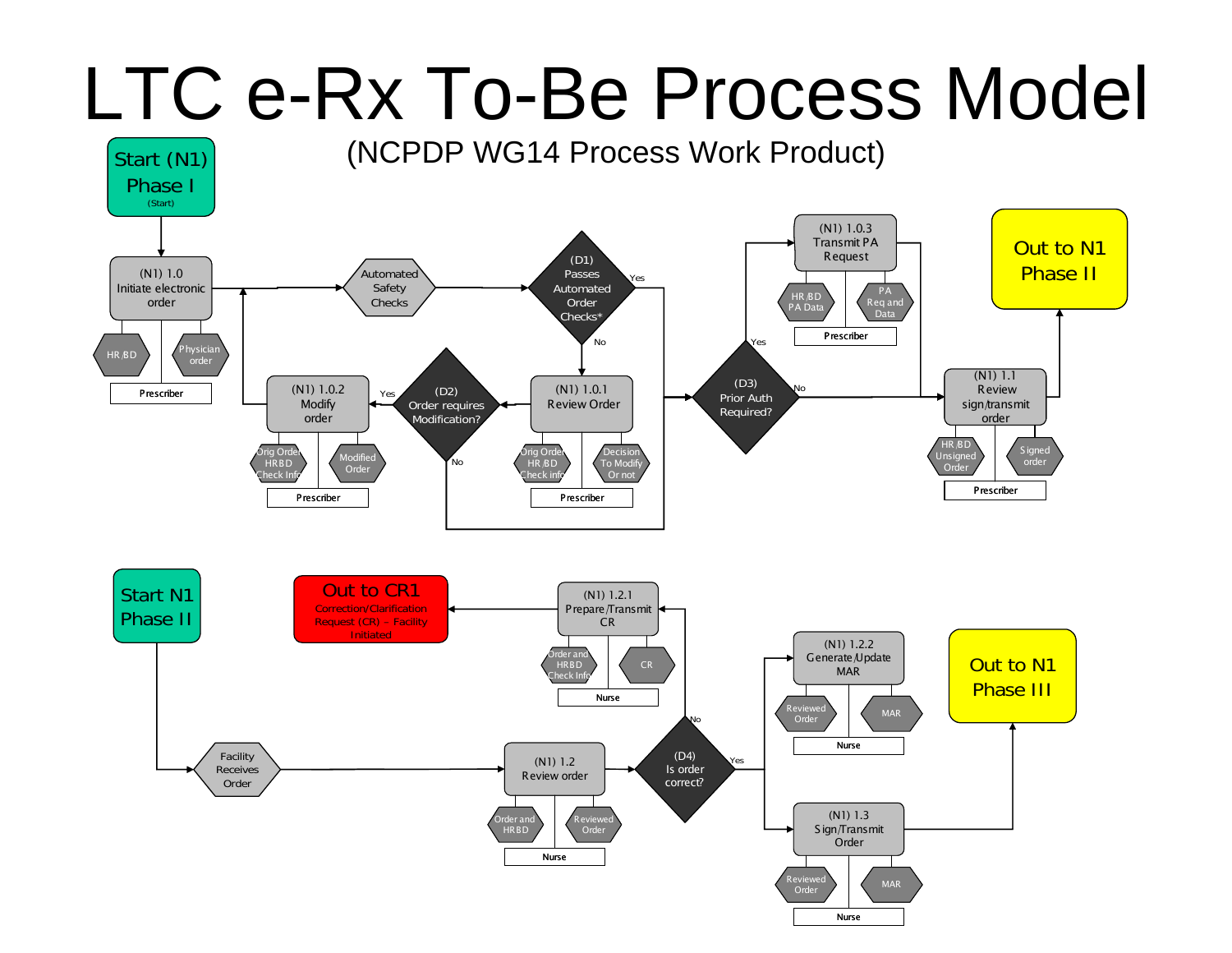#### LTC e-Rx To-Be Process Model

(NCPDP WG14 Process Work Product)

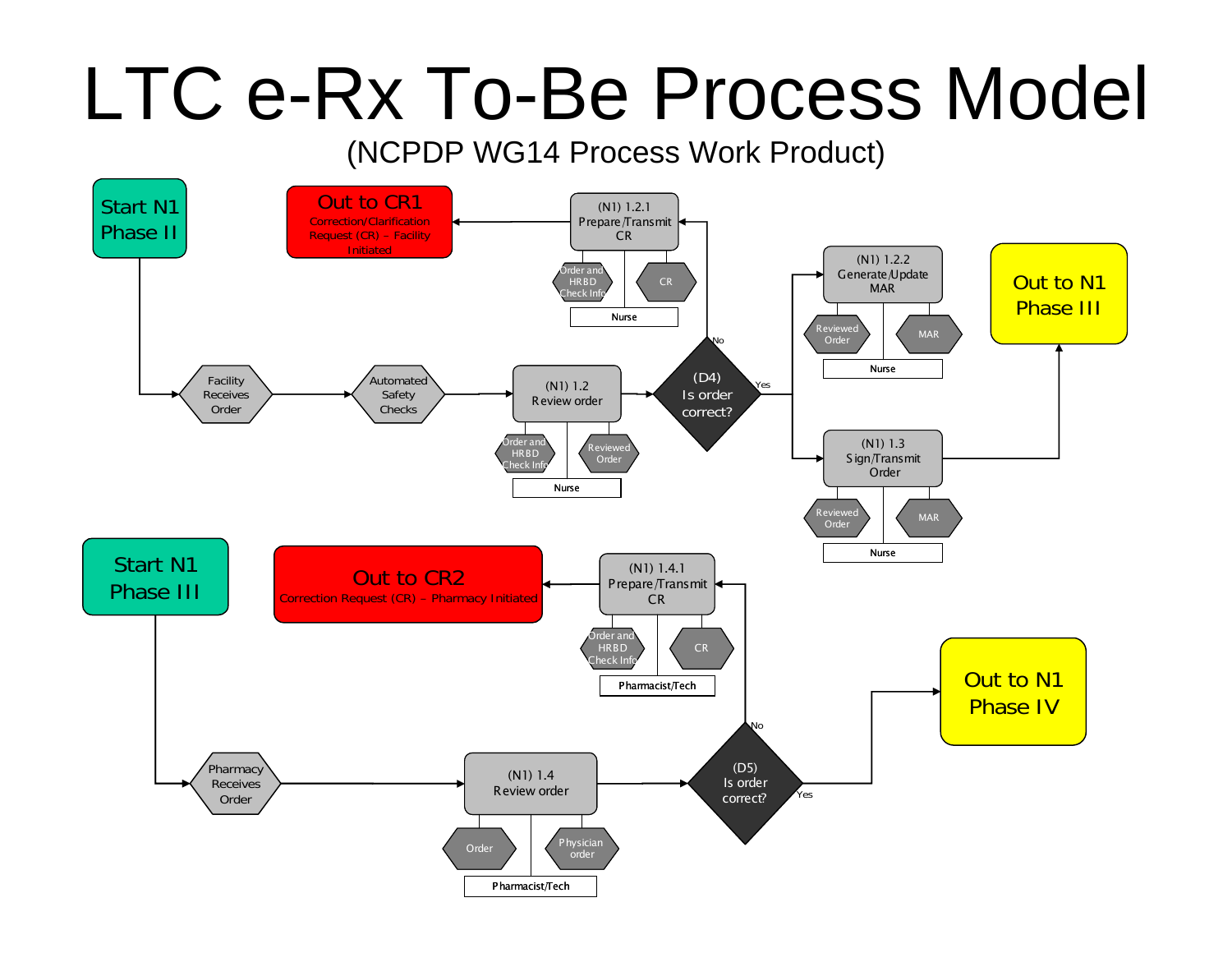#### LTC Prior Authorization Process Model

(NCPDP WG11 Process Work Product)

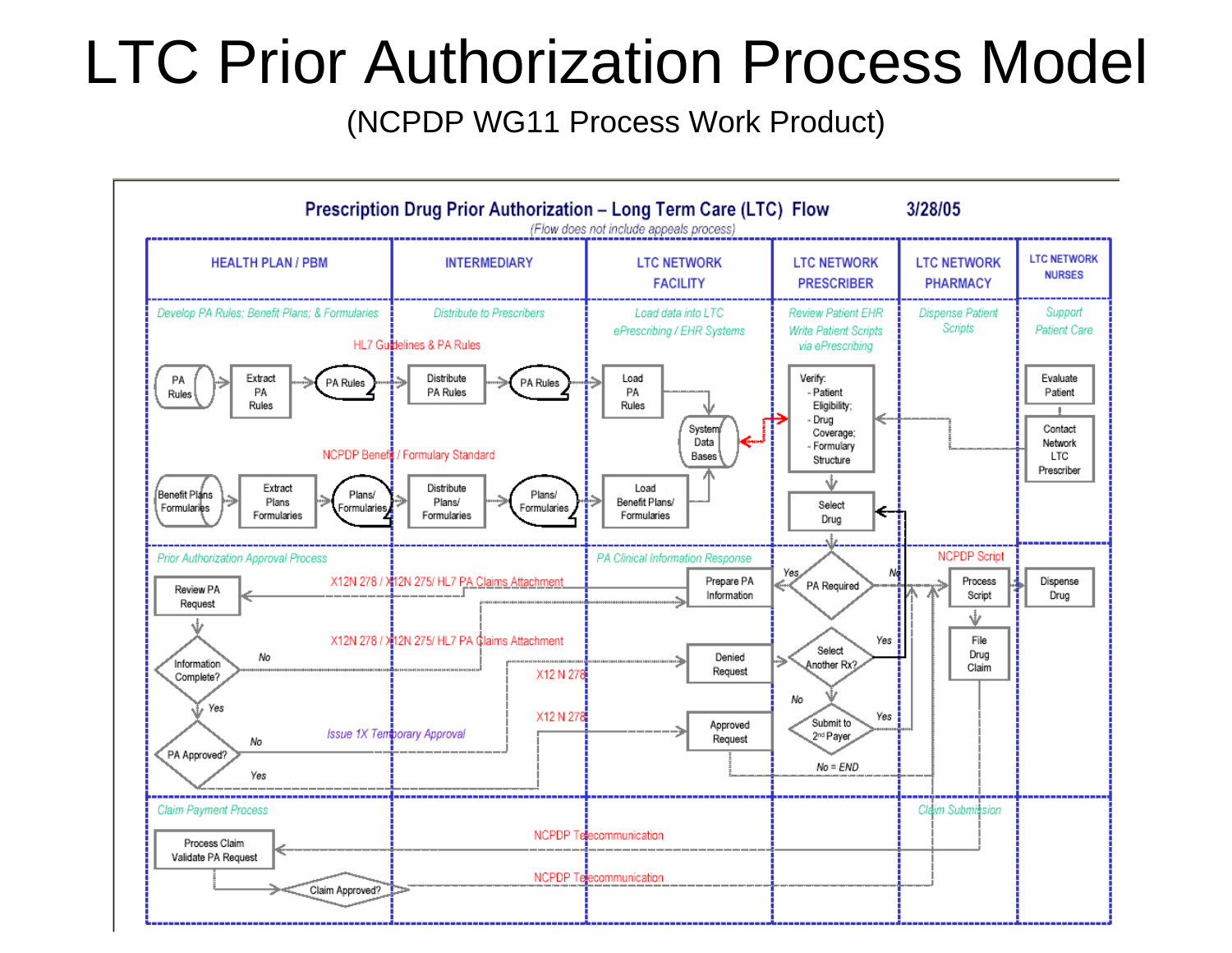# Unique Nuances of LTC e-Rx

- Medication History less valuable than ambulatory setting
- SCRIPT changes needed
- SCRIPT Renewal not applicable
- No standard for LTC Refill (80% of order requests)
- Little or no "connected" LTC pharmacies
- Medicaid formularies for Dual-Eligible **Residents**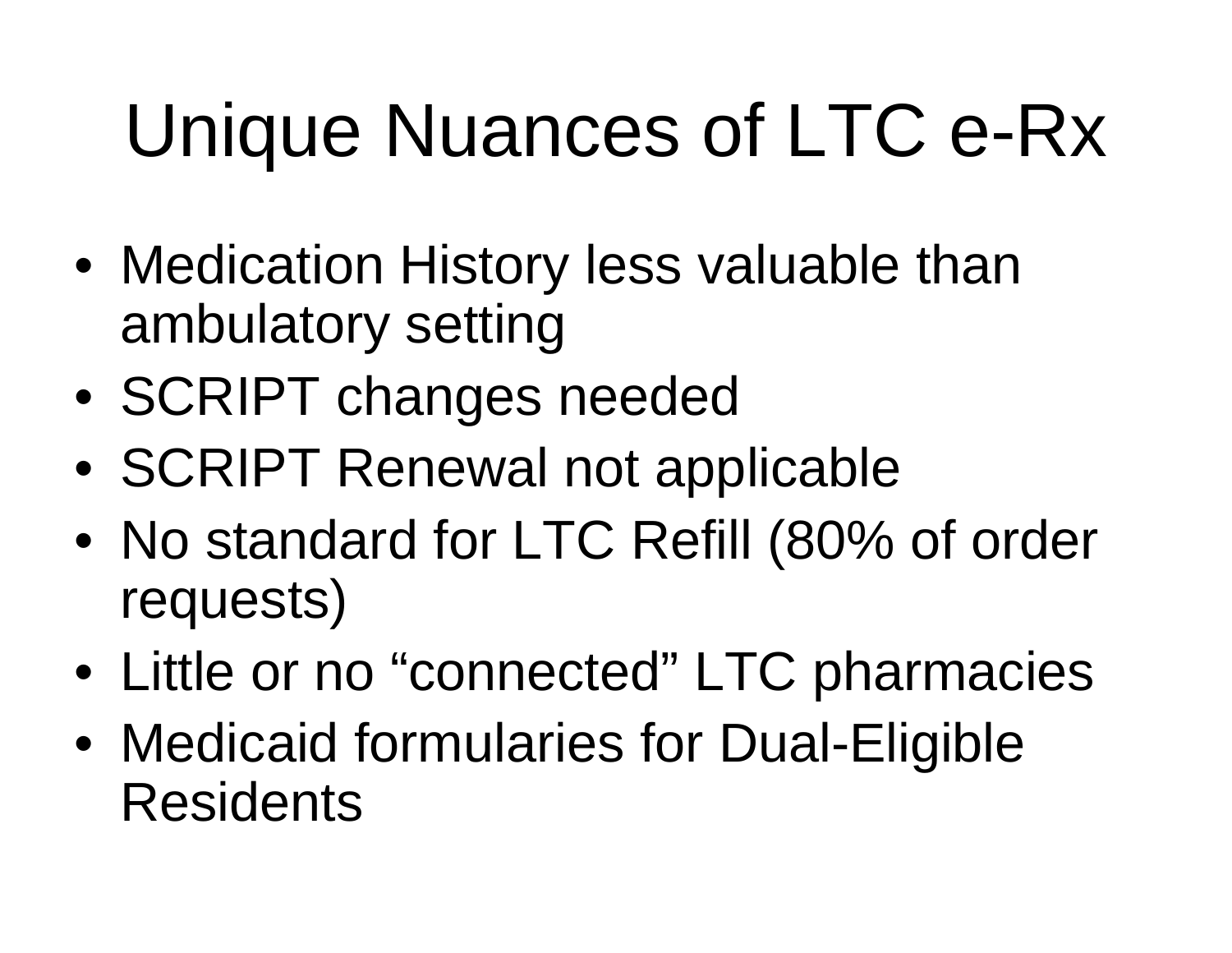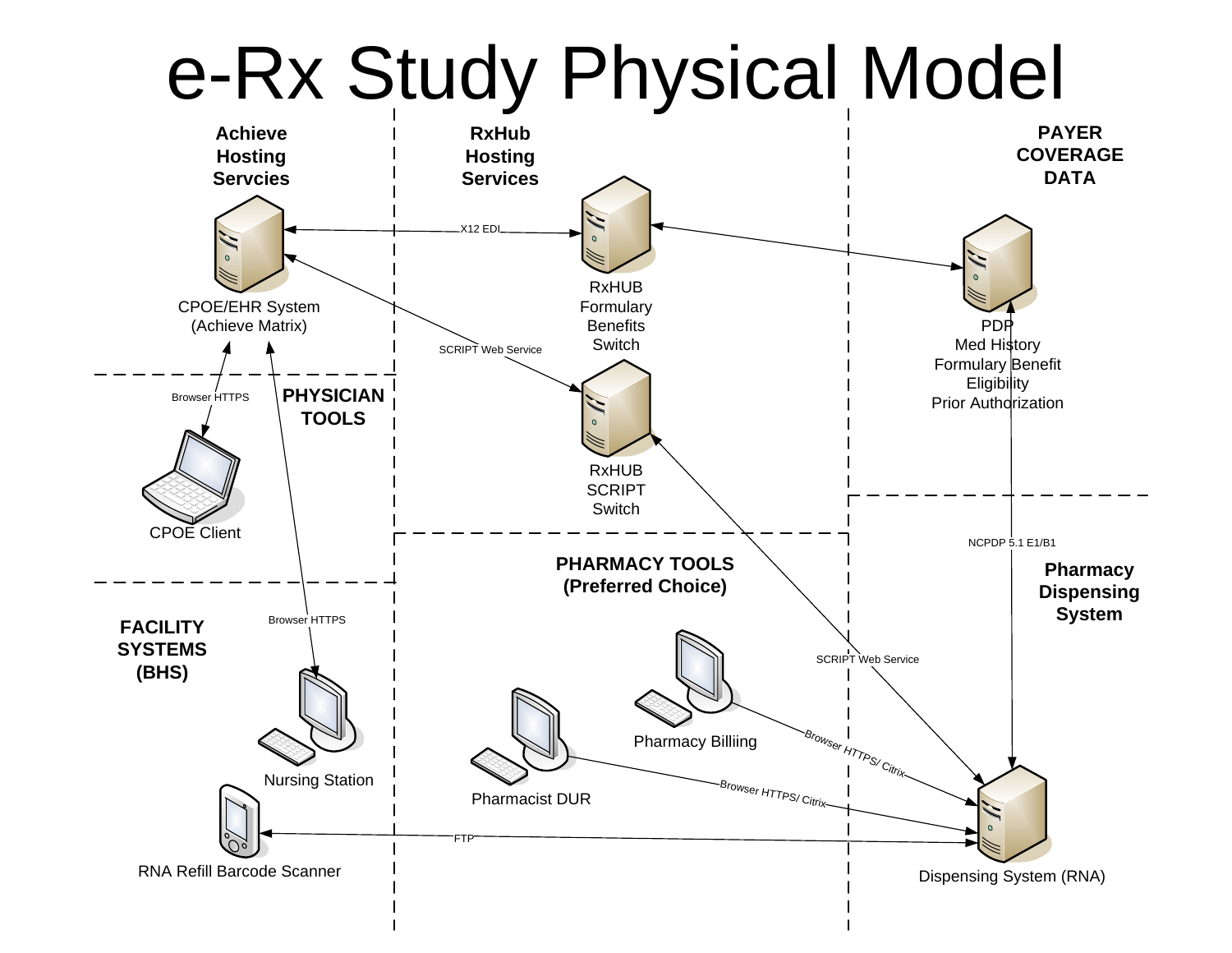# Phased Implementation

- $\bullet$ Baseline Study – Q1
- $\bullet$  Phase I Q2
	- SCRIPT New and Cancel
	- Formulary Benefits
	- Patient Safety
	- Renewal Signatures
	- RNA Refill Tool
- • Phase II in Q3
	- SCRIPT Fill Status and Change
	- –Prior Authorization 278
	- eMAR?
- • Phase III in Q4?
	- RxNorm
	- Codified SIG
	- Med History
- •Report Finding End of Q4



Phased Implementation Approach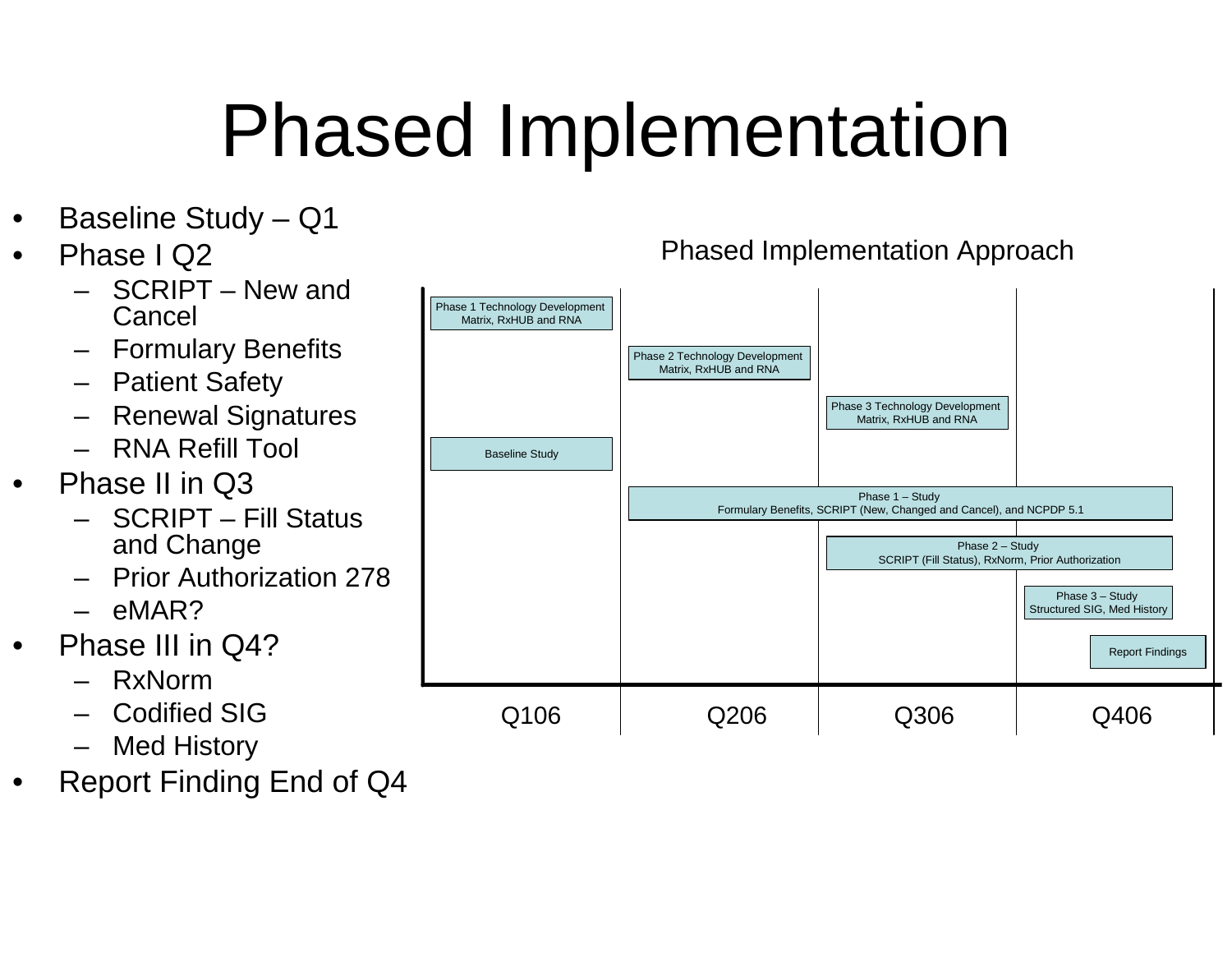### Project Stretch Goals

- Automated Refill Request Tool
- Patient Safety Checks using FDB
- Prescriber electronic signatures for new and monthly renewal authorizations
- Study the benefits of an eMAR tied to e-Rx
- Prior Authorization Attachments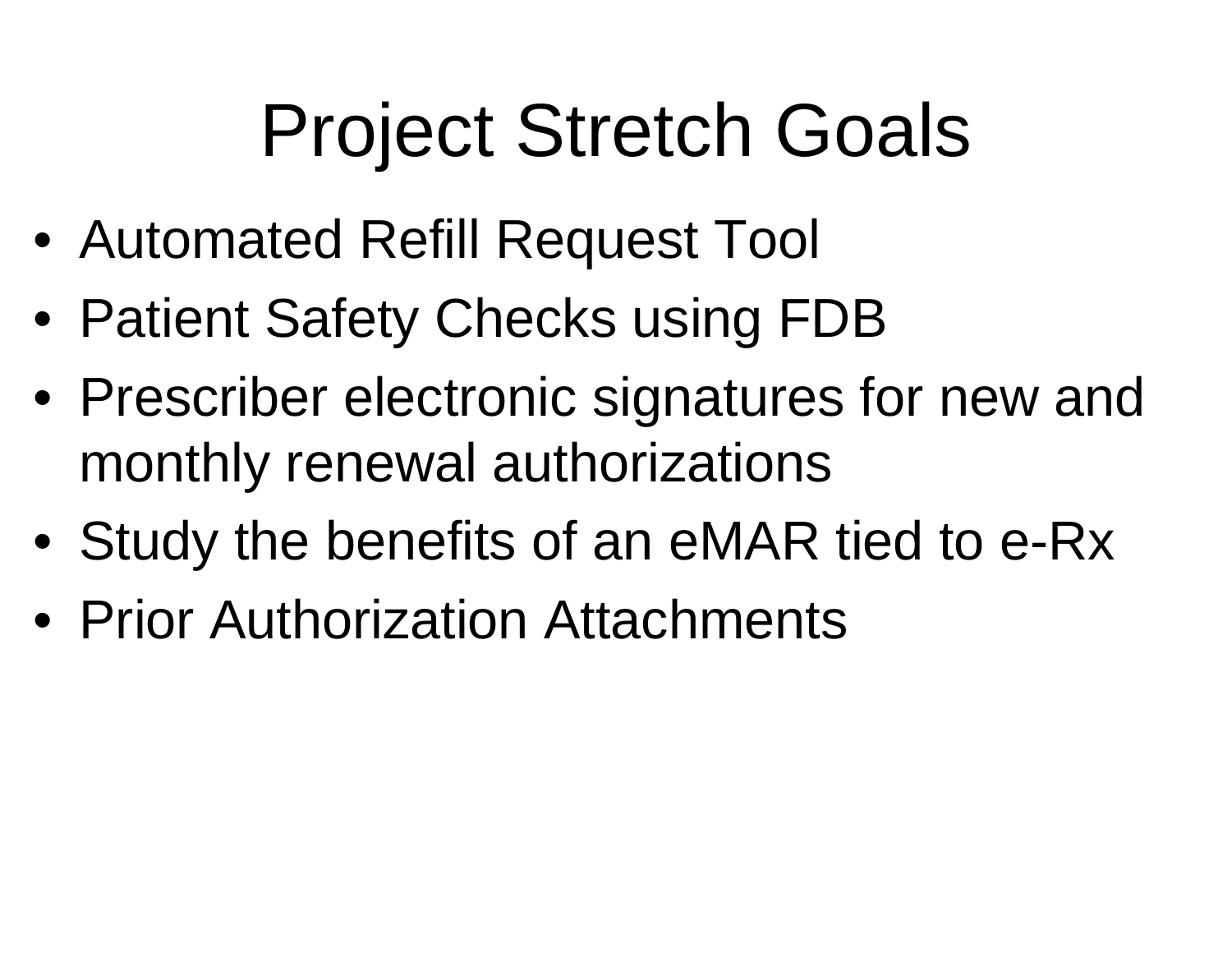#### Research Team

- One Primary Researcher
- Four Research Assistants
- Statistician
- Report developers form Achieve, RxHUB, RNA, and Prime
- BHS clinical research team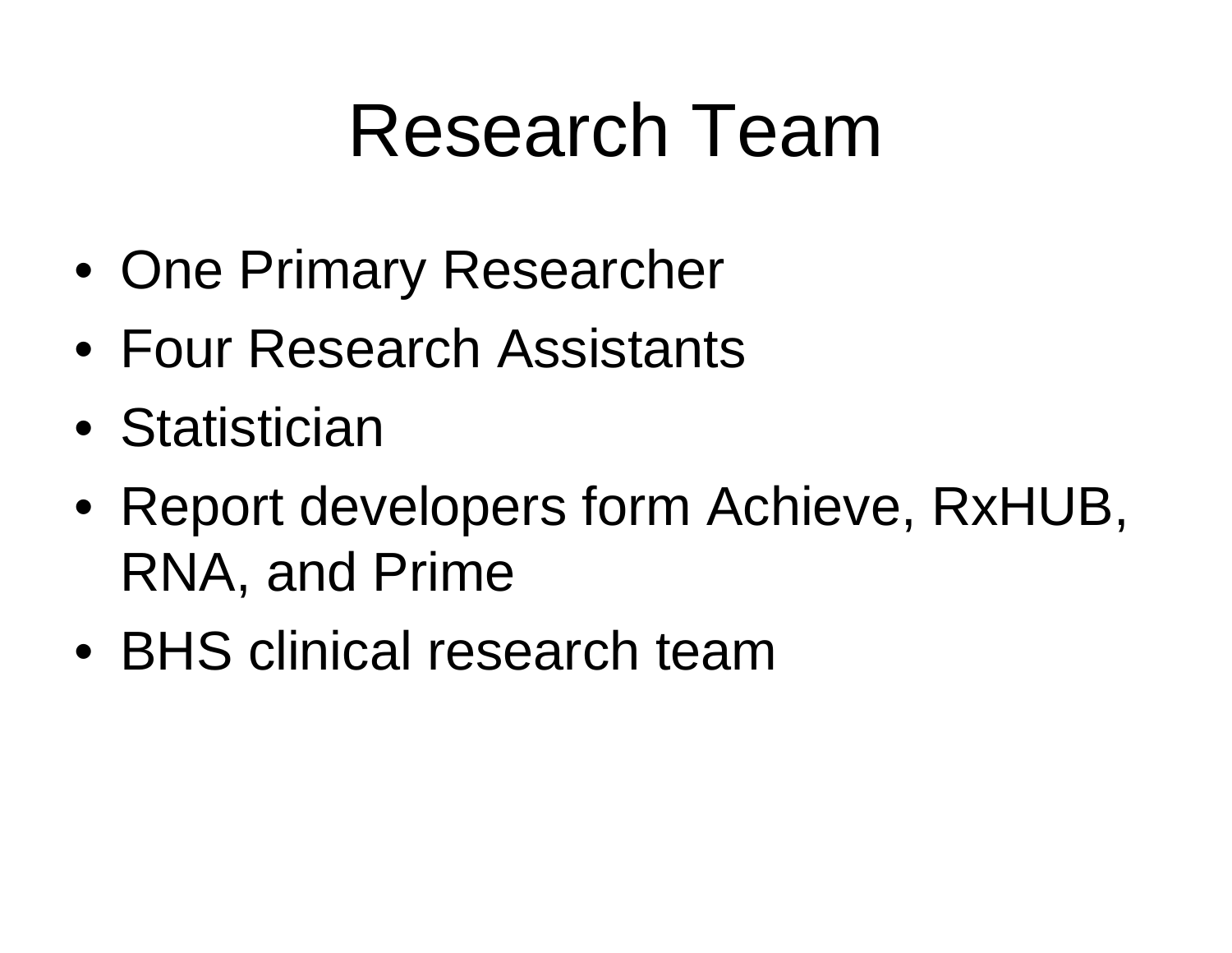## Research and Analysis Model

- $\bullet$  Four Goals
	- **Functional**: Do the standards work? These outcomes are related to answering the core evaluation questions posed in the RFA.
	- **Financial**: Do the standards yield cost benefits? These are related to costs in processing and refilling prescriptions, data entry, non-formulary prescribing, and prior authorization processing.
	- **Quality**: Do the standards improve quality of care? These are related to reducing transcription errors, right-drug right-time errors, before-and-after measures of 9 or more medications, and contraindication overrides.
	- **Safety**: Do the standards improve patient safety? These are related to identifying, tracking, and reducing drug allergies, adverse drug interactions, and therapeutic duplications.
- • Design
	- an interrupted multiple treatment time series design with non-equivalent notreatment comparison group
	- Baseline Study
	- Phased incremental study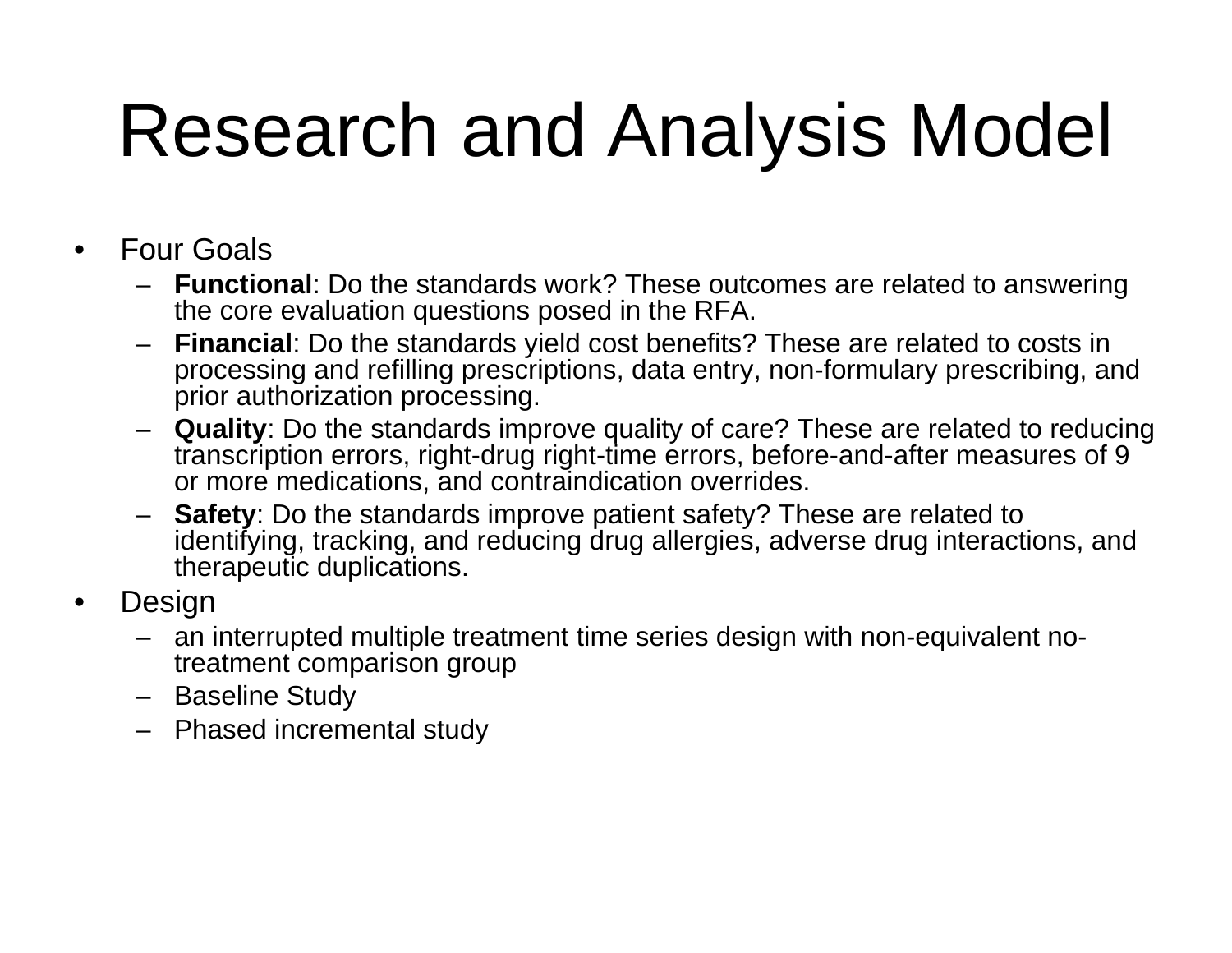# Project Characteristics

- $\bullet$  **Methods of Testing**: Augment existing installed infrastructure to test standards in order to accomplish a detailed analysis within the limited period of performance of study.
- $\bullet$ **Nature of Prescriber Pool**: LTC physicians and nurse practitioners.
- $\bullet$  **Electronic Transmission Testing**: Augment Achieve Matrix®, RxHub, and RNA Eagle systems to send/receive digital prescriptions, using Preferred Choice pharmacy to process the electronic prescriptions.
- $\bullet$  **Number and Demographics of Patients**: LTC patients, vast majority over 65 and well over 25% Part D eligible.
- $\bullet$  **Prescriber uptake in e-Prescribing**: Measure by tracking number of physicians/nurses that use the system. LTC prescribers are different from the prescribers in the ambulatory setting and it will be difficult to measure in a small duration study.
- $\bullet$  **Identification of vendors, systems, payers, and router**: Achieve, RxHub, RNA, BHS, Preferred Choice, Prime Therapeutics, Blue Cross Blue Shield of Minnesota, and Minnesota Department of Human Services.
- $\bullet$  **Number of pilot sites and site locations**: Two test facilities with approximately 175 beds total, one in a rural setting and another in an urban/suburban setting. Two comparison facilities of comparable size
- $\bullet$  **Proposed data collection and method of analysis**: Combination of quantitative, qualitative, and work flow analysis data will be collected and subsequently analyzed by the pilot study team using both statistical and experimental techniques.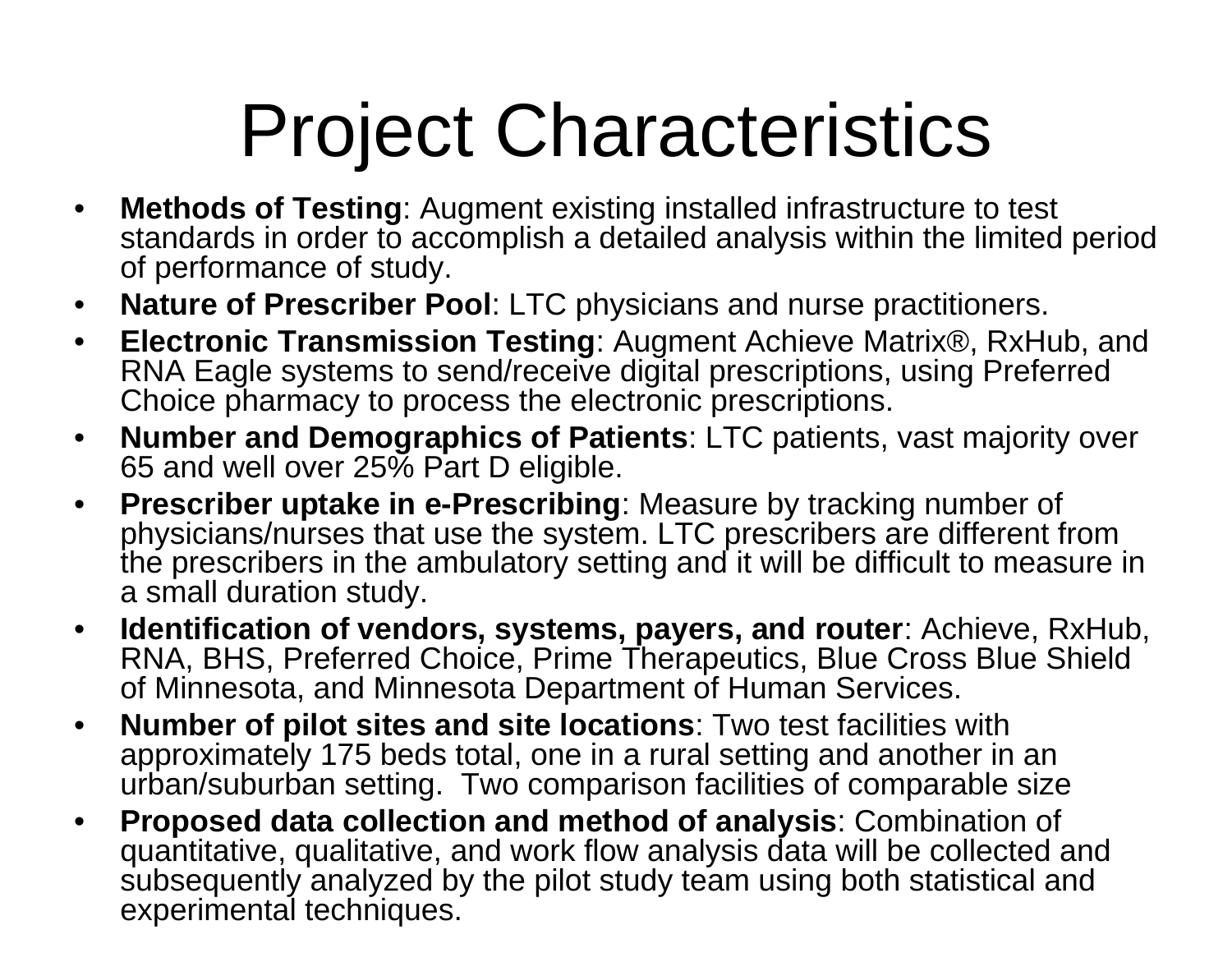#### Facility Characteristics

| <b>Characteristic</b>                                                                  | <b>Experimental</b><br><b>Facility A</b> | <b>Experimental</b><br><b>Facility B</b> | Comparison<br><b>Facility A</b>  | <b>Comparison</b><br><b>Facility B</b> |
|----------------------------------------------------------------------------------------|------------------------------------------|------------------------------------------|----------------------------------|----------------------------------------|
|                                                                                        |                                          |                                          |                                  |                                        |
| Type of Community                                                                      | Suburban                                 | Rural                                    | Suburban                         | Suburban                               |
| Number of Beds                                                                         | 75                                       | 109                                      | 94                               | 160                                    |
| <b>Preferred Choice Pharmacy</b>                                                       | Yes                                      | Yes                                      | Yes                              | Yes                                    |
| <b>Electronic Medication</b><br>Administration/Clinical<br><b>Documentation System</b> | Yes                                      | Yes                                      | Only MDS-<br>Minimum<br>Data Set | Only MDS-<br>Minimum<br>Data Set       |
| <b>Short Term Rehab Focus</b>                                                          | Yes                                      | <b>No</b>                                | <b>No</b>                        | Yes                                    |
| <b>Traditional LTC Focus</b>                                                           | <b>No</b>                                | Yes                                      | Yes                              | Yes                                    |
| <b>Extensive MD/Nurse Practitioner</b><br><b>Involvement with Residents</b>            | Yes                                      | Yes                                      | Yes                              | Yes                                    |